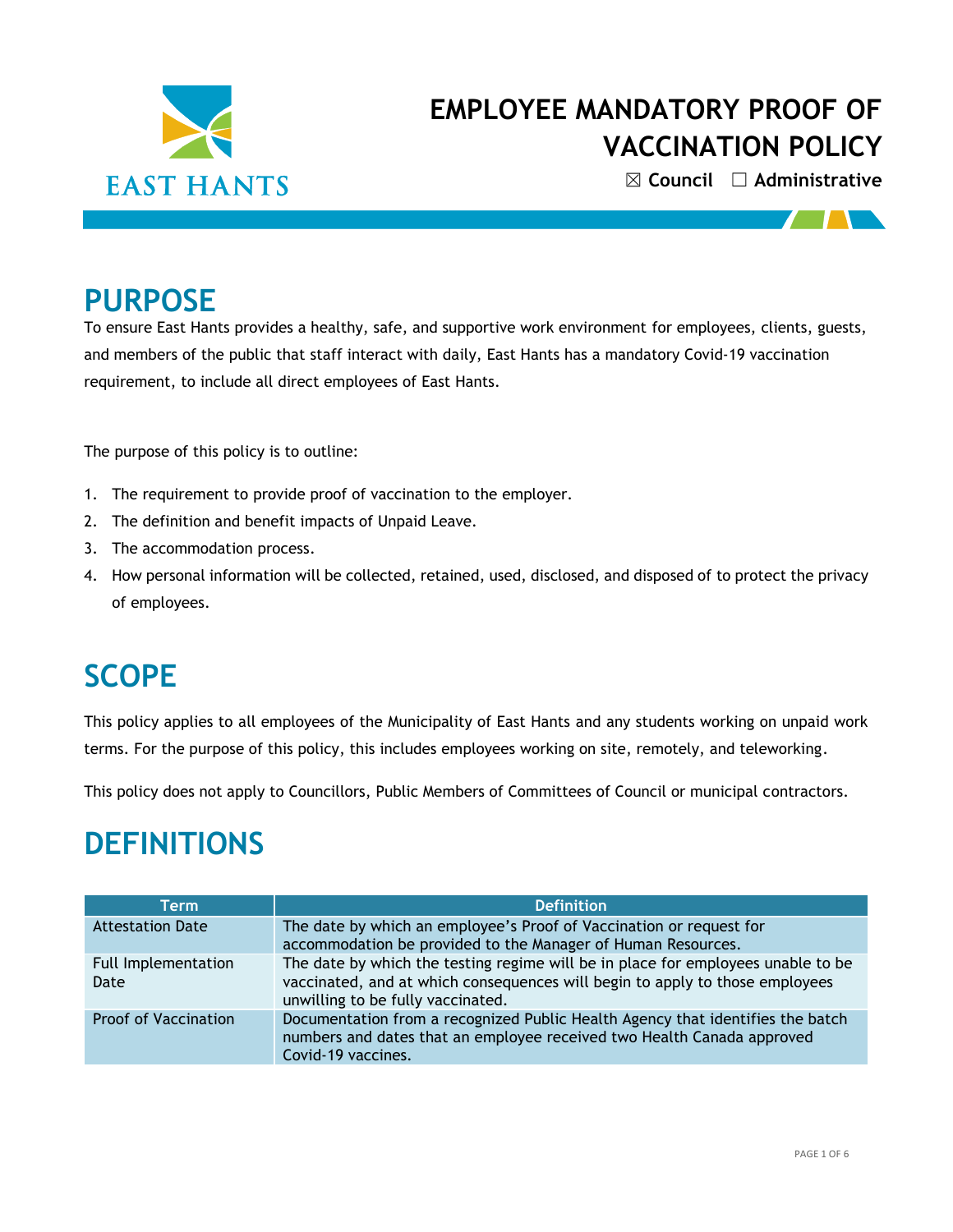

☒ **Council** ☐ **Administrative**

| Term                | <b>Definition</b>                                                                                                                                                                                                                                                                                                                                                                                                                                                            |  |  |  |  |
|---------------------|------------------------------------------------------------------------------------------------------------------------------------------------------------------------------------------------------------------------------------------------------------------------------------------------------------------------------------------------------------------------------------------------------------------------------------------------------------------------------|--|--|--|--|
| <b>Unpaid Leave</b> | Leave where an employee is not entitled to pay or compensation of any kind from<br>the Municipality. Pension, service-related benefits such as vacation and sick<br>leave, as well as benefits pursuant to the health and dental, life insurance, and<br>Long-Term Disability plans will be affected while on leave. All vacation, sick and<br>over-time time banks will be frozen until such time the employee returns from<br>unpaid leave or their employment terminates. |  |  |  |  |

# **POLICY**

### **POLICY STATEMENT**

#### **Vaccination Timeline**

The expectation is that employees will be fully vaccinated by the full implementation date of  $\epsilon$ enter date>, and those who are not will be on unpaid leave after  $\leq$ enter date>.

If an employee is partially vaccinated by the attestation date, senter date>, and will be completing their vaccination schedule in a timely manner, latitude will be provided. While this latitude may prevent an unpaid leave of absence, partially vaccinated employees will be subject to temporary health and safety measures, such as mandatory testing and masks, during the period of time they remain partially vaccinated.

#### **Proof of Vaccination**

Employees will be required to confirm their vaccination status to the Human Resource Manager by showing proof of vaccination by the attestation date,  $\leq$  enter date>.

#### **Unpaid Leave**

If an employee is unvaccinated after the full implementation date, **<enter date>**, they will be placed on unpaid leave, unless they have received written approval of an exemption, or they are partially vaccinated and will be fully vaccinated shortly after **<enter date>.** 

It is important that employees understand an unpaid leave will impact pension, service-related benefits such as vacation and sick leave, as well as benefits pursuant to the health and dental, life insurance, and Long-Term Disability plans which require the continued payment of premiums. Employees will be provided with more instruction from Human Resources personnel regarding those benefit plans at the time of the unpaid leave.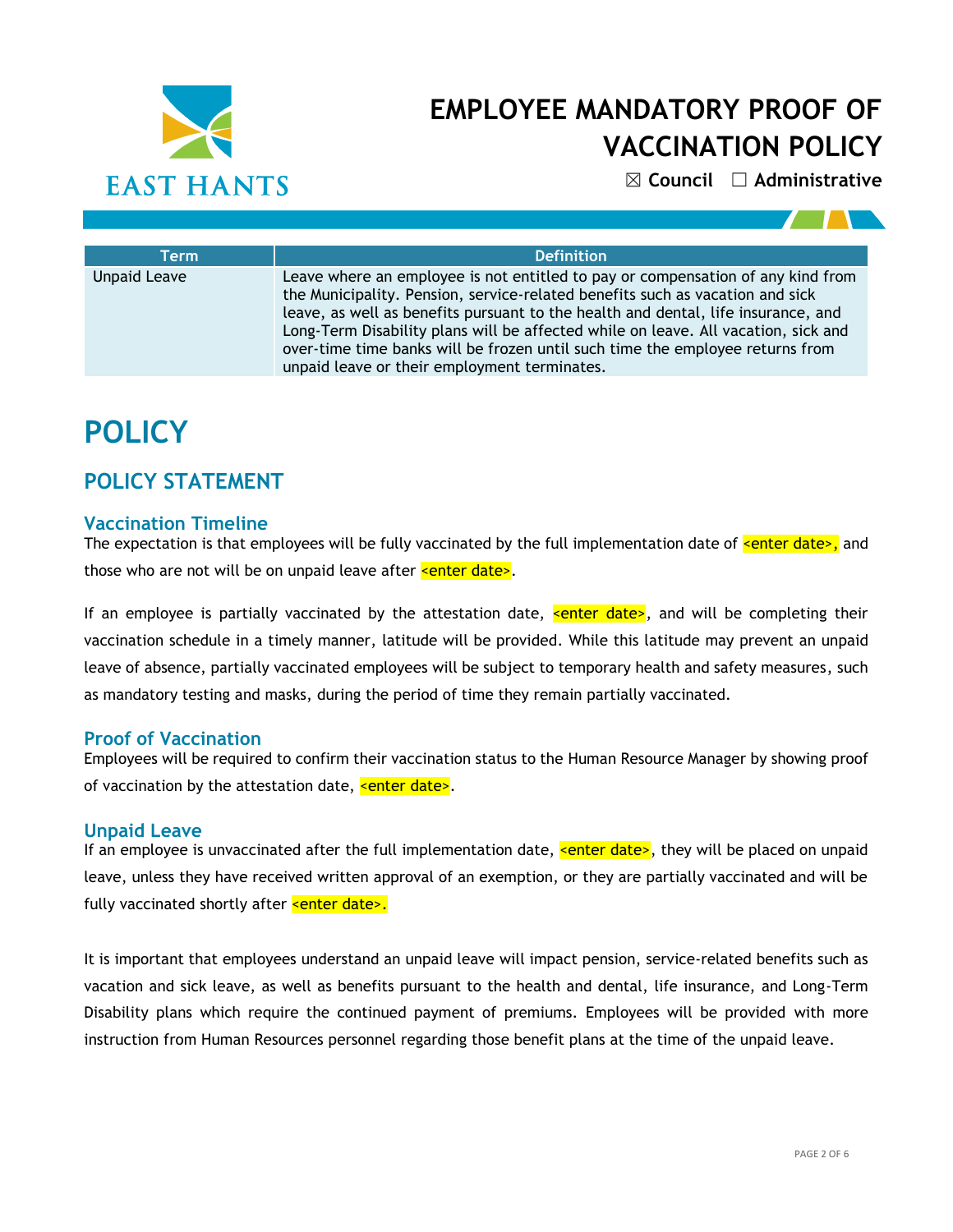

☒ **Council** ☐ **Administrative**

Employees who are placed on unpaid administrative leave will remain on unpaid administrative leave until they become partially or fully vaccinated or until the Policy is rescinded by Council. This Policy is linked to the COVID-19 pandemic situation, which is evolving and has proven to be unpredictable.

#### **Duty to Accommodate**

The CAO will ensure that employees are informed of:

- Their right to accommodation;
- Procedures to be followed when seeking accommodation;
- The employee's responsibilities when seeking accommodation;
- Any mandatory testing that needs to be undertaken as accommodation measures, where applicable;
- Any mandatory masking that needs to be undertaken as accommodation measures; and,
- The organization's approach to accommodation and privacy obligations to reassure employees that the workplace will be safe.

Requests for accommodation will be assessed by the Chief Administrative Officer and approval, or denial will be in writing.

The CAO will ensure that managers are informed of their responsibilities and obligations regarding:

- Addressing requests for accommodation on a case-by case basis;
- The relevant confidentiality and privacy considerations of accommodation requests.

Employees seeking accommodation are responsible for:

- Informing their supervisor or the Manager of Human Resources of their need for accommodation based on a certified medical contraindication, religion, or another prohibited ground of discrimination as defined under the Nova Scotia Human Rights Act at the earliest opportunity or by the attestation date, if possible.
- Providing their manager with complete and accurate information necessary to identify appropriate accommodation, including information on relevant limitations, restrictions, and if they are partially vaccinated.
- Cooperating and collaborating in good faith with the organization to identify one or more means to accommodate such needs, which may include mandatory masking, testing, and the reporting of the results.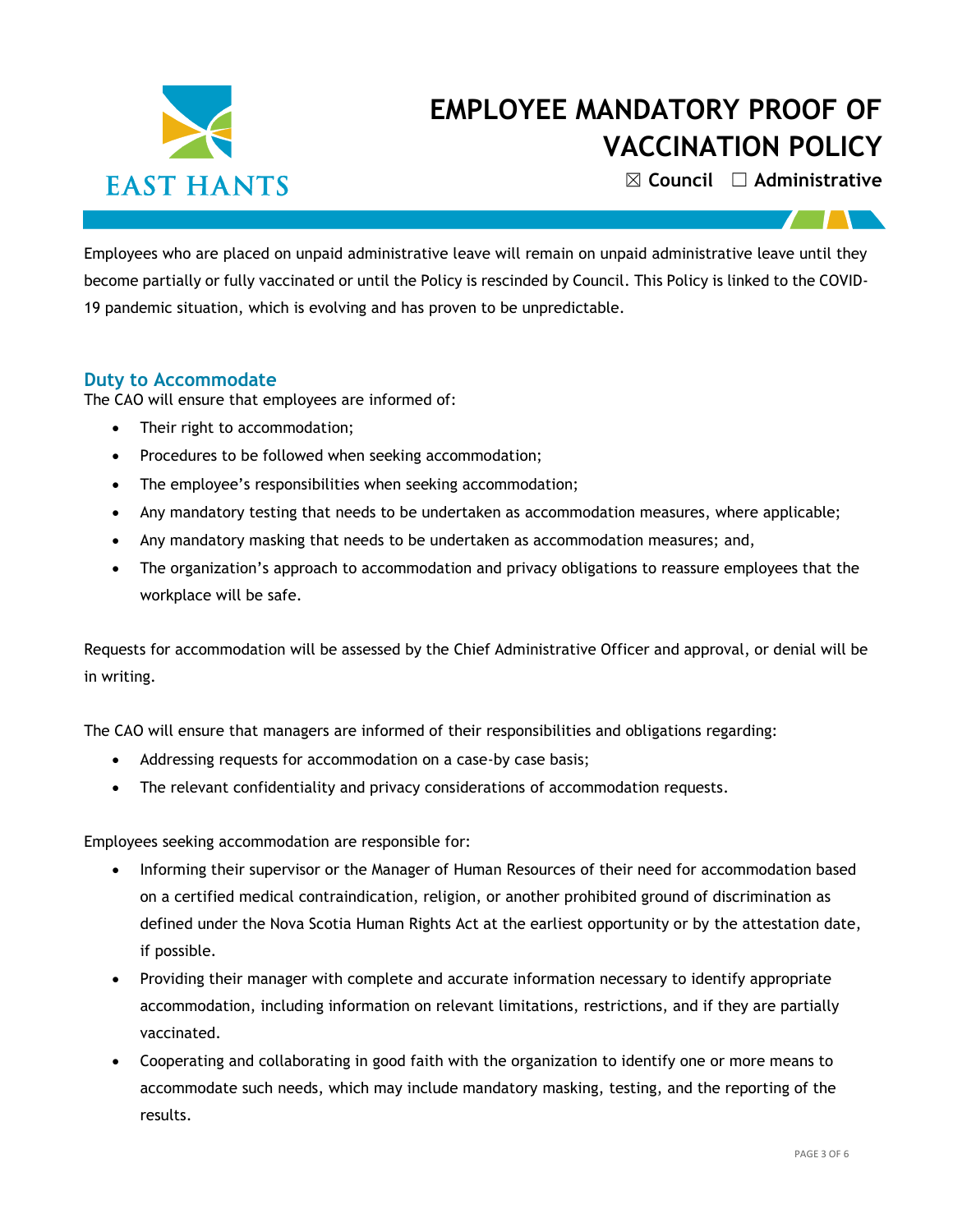

☒ **Council** ☐ **Administrative**

• Notifying their manager if their accommodation needs change.

#### **Medical Accommodations**

The medical reasons for exemption from the vaccination requirement are very specific, limited, and must be certified by a nurse practitioner or physician. Requests for accommodation related to specific medical contradictions must be made in writing outlining the basis of the request and providing supporting documentation.

The province has medical exemption information and criteria available at: <https://novascotia.ca/coronavirus/proof-of-full-vaccination-policy/#medical-exceptions> .

#### **Human Rights Accommodations**

The Municipality is bound by the obligations in the *Nova Scotia Human Rights Act*. Employees seeking an exemption to the vaccine requirement may only do so on those grounds. Nonmedical accommodation requests must be submitted in writing.

#### **Respectful workplace**

Harassment or other prohibited conduct directed toward an individual for any reason, including based on their vaccination status, will not be tolerated.

#### **Data collection and private information:**

The Municipality shall not retain copies of vaccination records and shall only collect the minimal amount of personal health information as necessary to adhere to this Policy. Information related to proof of vaccination or testing shall be managed in Human Resources and will be treated as private and confidential.

#### **Misrepresentation**

Employees must provide truthful information for the implementation of all aspects of this policy and any procedures, standards, or directives associated with this policy. Failure to do so could constitute a breach of the *Ethics and Conduct Policy* and may result in disciplinary action. Purposely misrepresenting proof of vaccination or testing results will be grounds for immediate dismissal for just cause.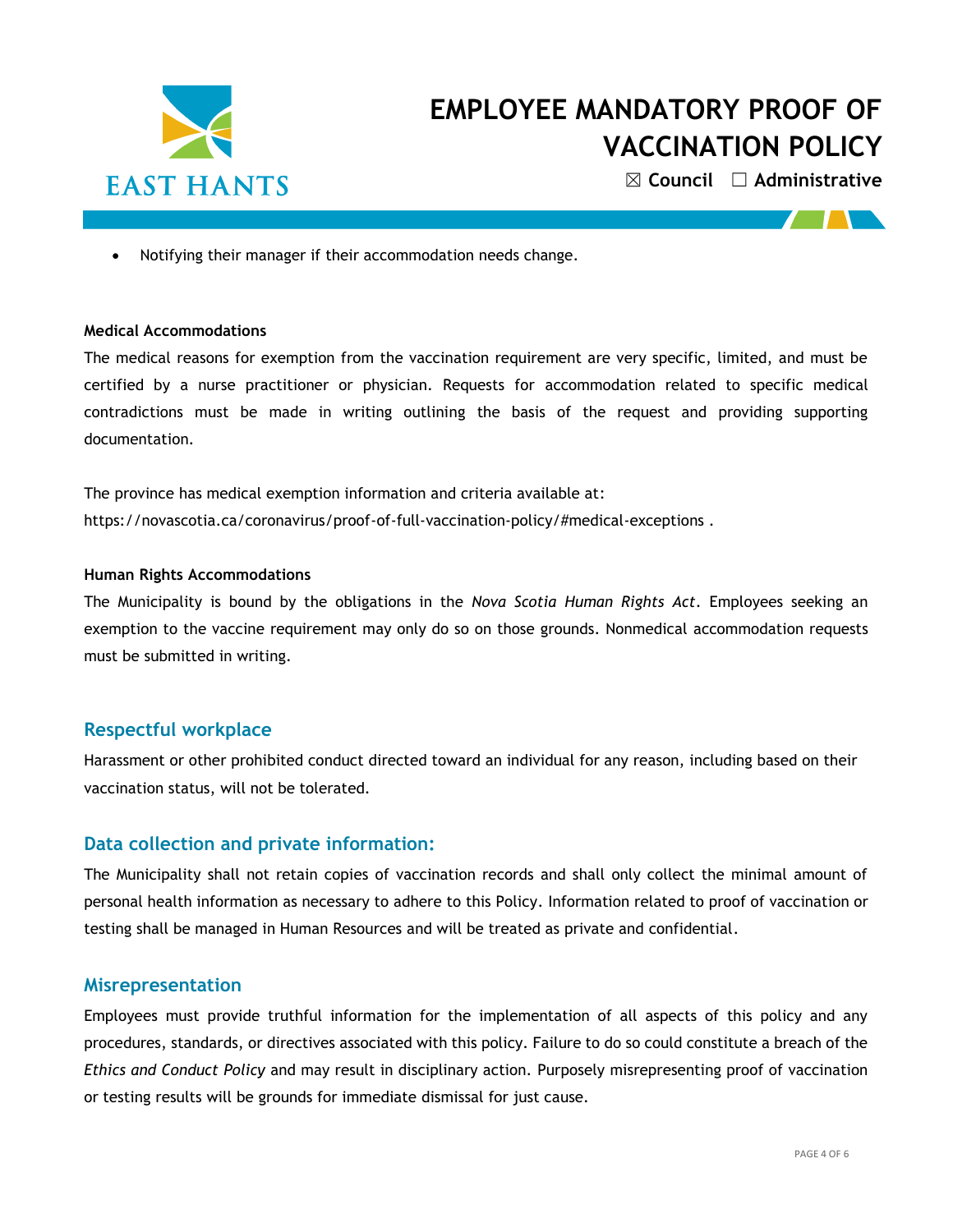

☒ **Council** ☐ **Administrative**

 $\sqrt{2}$ 

# **ROLES AND RESPONSIBILITIES**

| <b>Title/Role</b>                                         | <b>Responsibilities</b>                                                                                                                                                                                                                                                                                                                                                                                                                                                                                                                                                                                                                                                                                                                                                                                                                                                                                                                     |  |  |  |  |
|-----------------------------------------------------------|---------------------------------------------------------------------------------------------------------------------------------------------------------------------------------------------------------------------------------------------------------------------------------------------------------------------------------------------------------------------------------------------------------------------------------------------------------------------------------------------------------------------------------------------------------------------------------------------------------------------------------------------------------------------------------------------------------------------------------------------------------------------------------------------------------------------------------------------------------------------------------------------------------------------------------------------|--|--|--|--|
| Policy Editor - Chief<br>Administrative<br><b>Officer</b> | The Policy Editor is a person having managerial and policy-making responsibility<br>related to the writing, compilation and revision of content and will:<br>Ensure policies in their care and control are always up-to-date and reviewed<br>$\bullet$<br>annually, or sooner if necessary<br>Draft new or edit existing policy content<br>$\bullet$<br>Be able to interpret and explain policy content<br>$\bullet$<br>Ensure policy documents are branded and any supporting documents, i.e.<br>$\bullet$<br>applications forms are also branded and content consistent with the policy<br>Ensure policy content is relevant and accurate<br>$\bullet$<br>Seek and secure approval recommendation of the policy from the Policy Owner<br>$\bullet$<br>Seek and secure approval of the policy from the appropriate Approver; and,<br>$\bullet$<br>Provide the final approved policy document to the Assistant Municipal Clerk<br>$\bullet$ |  |  |  |  |
| Policy Owner -<br>Council                                 | The Policy Owner will:<br>Be able to interpret and explain policy content<br>$\bullet$<br>Provide oversight to ensure policy content is relevant and accurate<br>$\bullet$<br>Ensure that the final approved policy document has been provided to the<br>$\bullet$<br><b>Assistant Municipal Clerk</b>                                                                                                                                                                                                                                                                                                                                                                                                                                                                                                                                                                                                                                      |  |  |  |  |
| Approver - Council                                        | The Approver will:<br>Review Policy recommendations for approval consideration (approve, reject or<br>edit)                                                                                                                                                                                                                                                                                                                                                                                                                                                                                                                                                                                                                                                                                                                                                                                                                                 |  |  |  |  |
| Assistant Municipal<br>Clerk                              | The Assistant Municipal Clerk will:<br>Ensure final approved policies are maintained, stored and posted where<br>$\bullet$<br>appropriate                                                                                                                                                                                                                                                                                                                                                                                                                                                                                                                                                                                                                                                                                                                                                                                                   |  |  |  |  |
| <b>Employees</b>                                          | The Employees will:<br>Adhere to the Policy                                                                                                                                                                                                                                                                                                                                                                                                                                                                                                                                                                                                                                                                                                                                                                                                                                                                                                 |  |  |  |  |

# **VERSION LOG**

| <b>Version</b><br><b>Number</b> | Amendment<br><b>Description</b>                                   | <b>Amendment/Policy</b><br><b>Editor</b>  | <b>Amendment/Policy</b><br>Owner | Approver | <b>Approval Date</b>           |
|---------------------------------|-------------------------------------------------------------------|-------------------------------------------|----------------------------------|----------|--------------------------------|
| 1.0                             | Create<br>Mandatory<br>Proof of<br>Vaccination<br>Policy COVID-19 | Chief<br>Administrative<br><b>Officer</b> | Council                          | Council  | <month day="" year=""></month> |